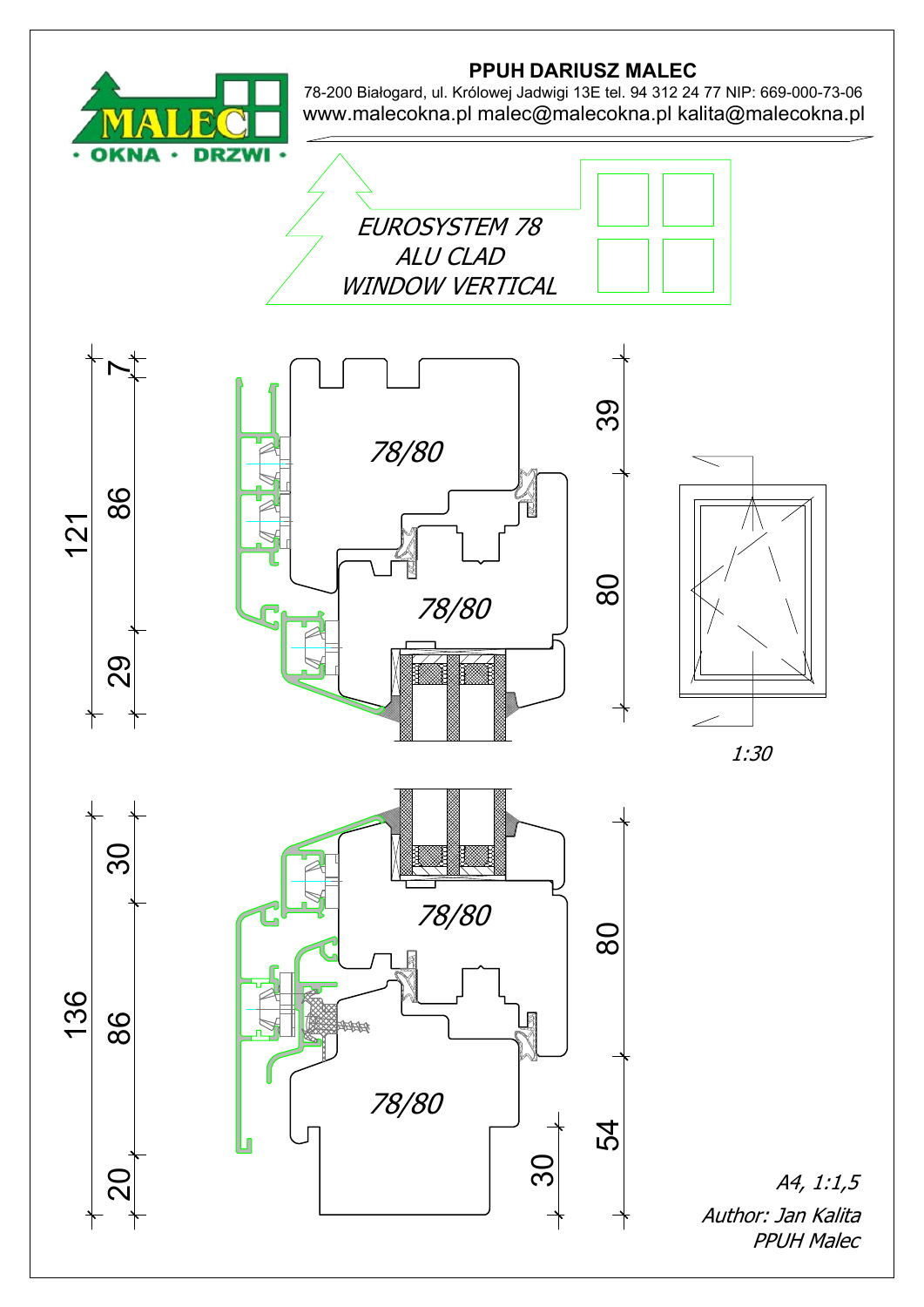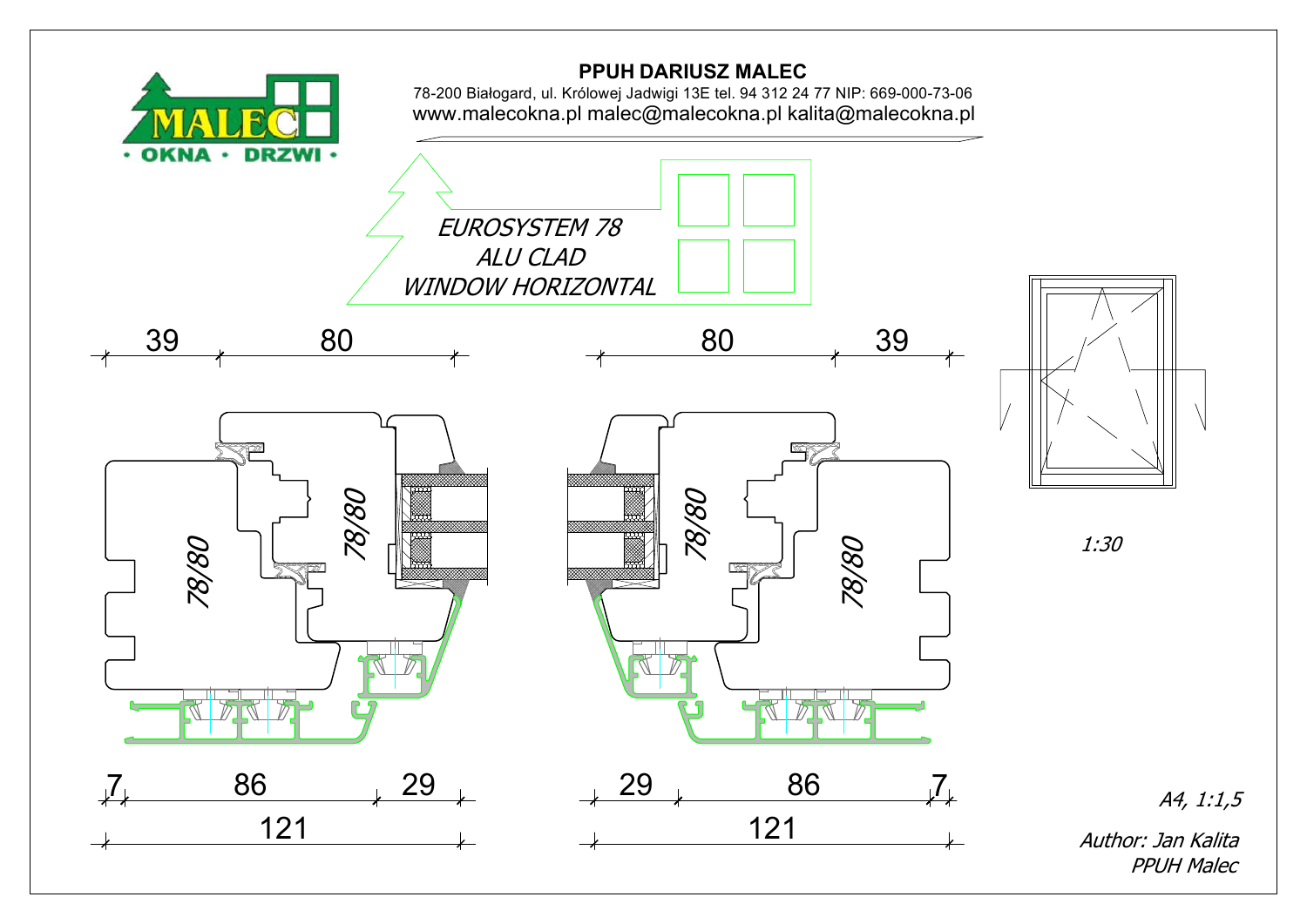PPUH DARIUSZ MALEC

78-200 Białogard, ul. Królowej Jadwigi 13E tel. 94 312 24 77 NIP: 669-000-73-06 www.malecokna.pl malec@malecokna.pl kalita@malecokna.pl











Author: Jan Kalita A3, 1:1,5



PPUH Malec

1:30





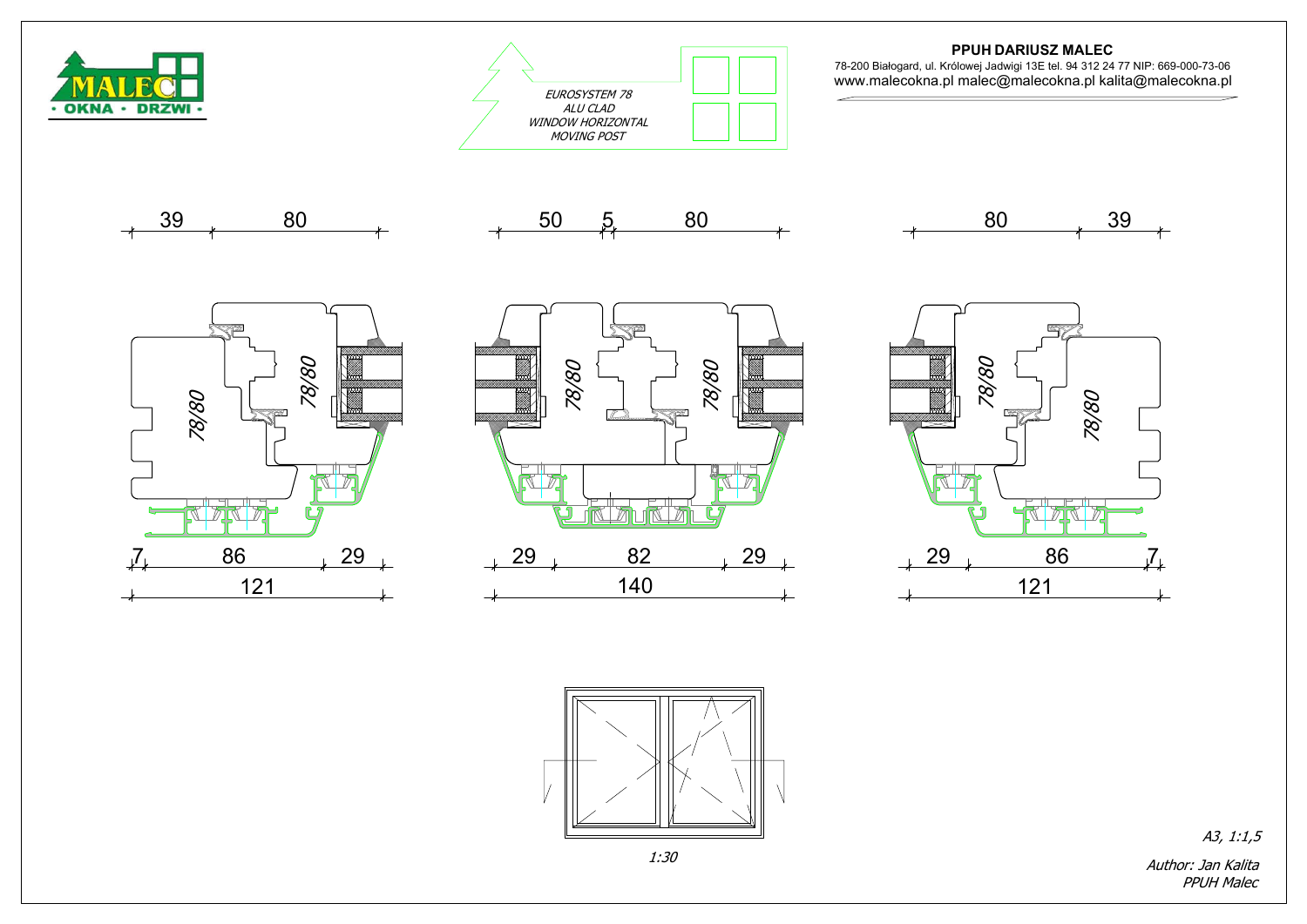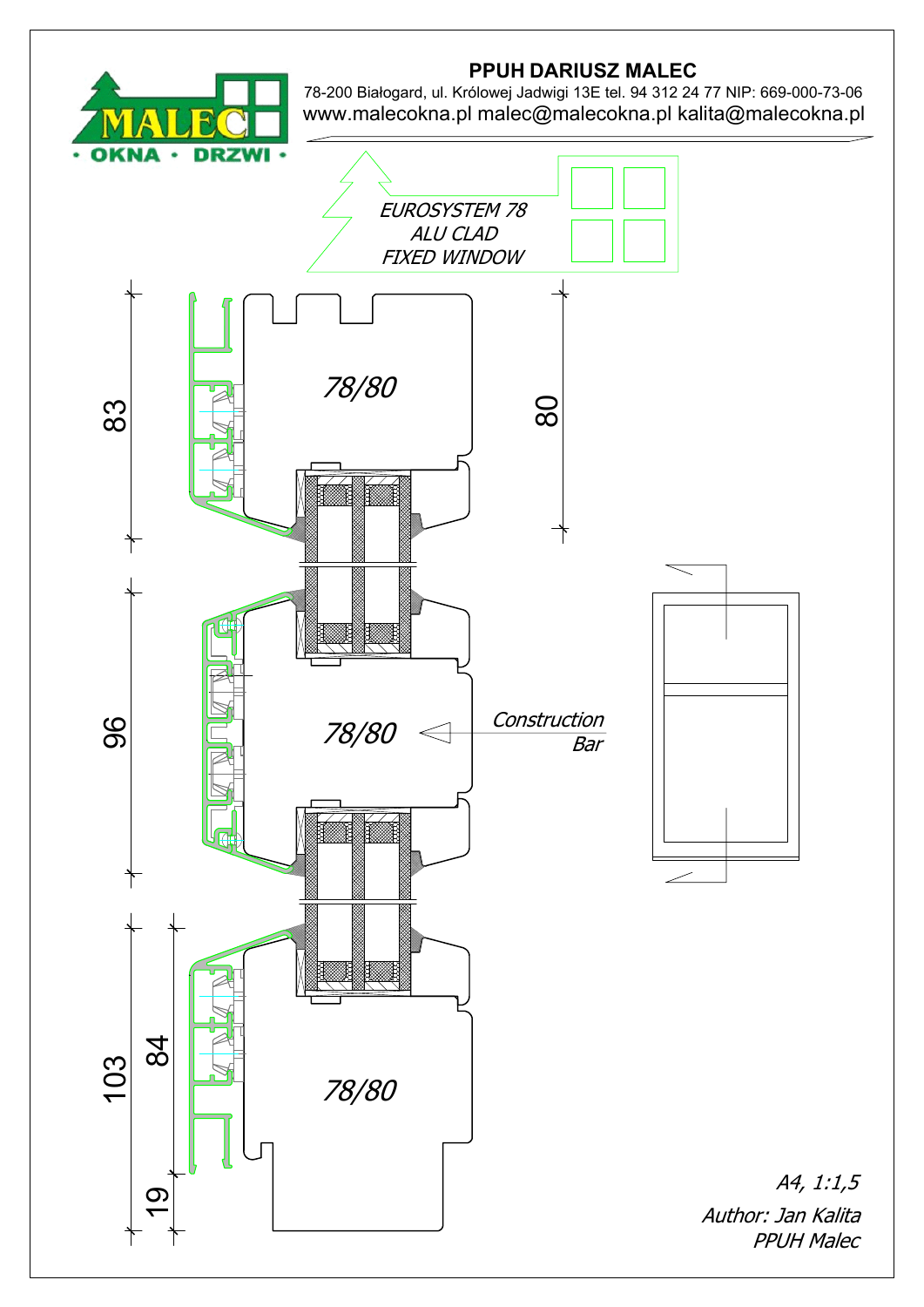

## PPUH DARIUSZ MALEC

78-200 Białogard, ul. Królowej Jadwigi 13E tel. 94 312 24 77 NIP: 669-000-73-06 www.malecokna.pl malec@malecokna.pl kalita@malecokna.pl

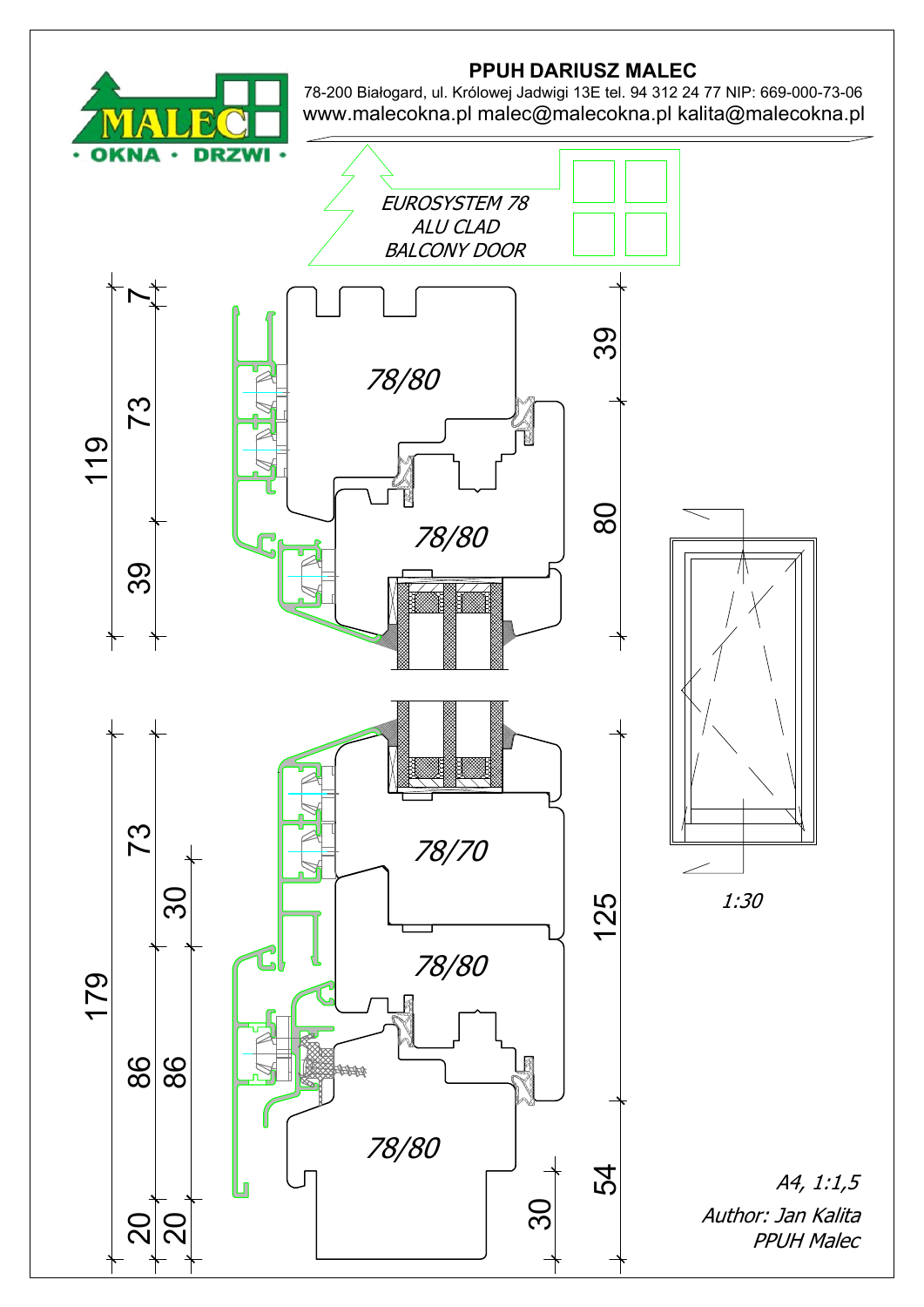

## PPUH DARIUSZ MALEC

Author: Jan Kalita **PPUH Malec** 

78-200 Białogard, ul. Królowej Jadwigi 13E tel. 94 312 24 77 NIP: 669-000-73-06 www.malecokna.pl malec@malecokna.pl kalita@malecokna.pl

A3, 1:1,5